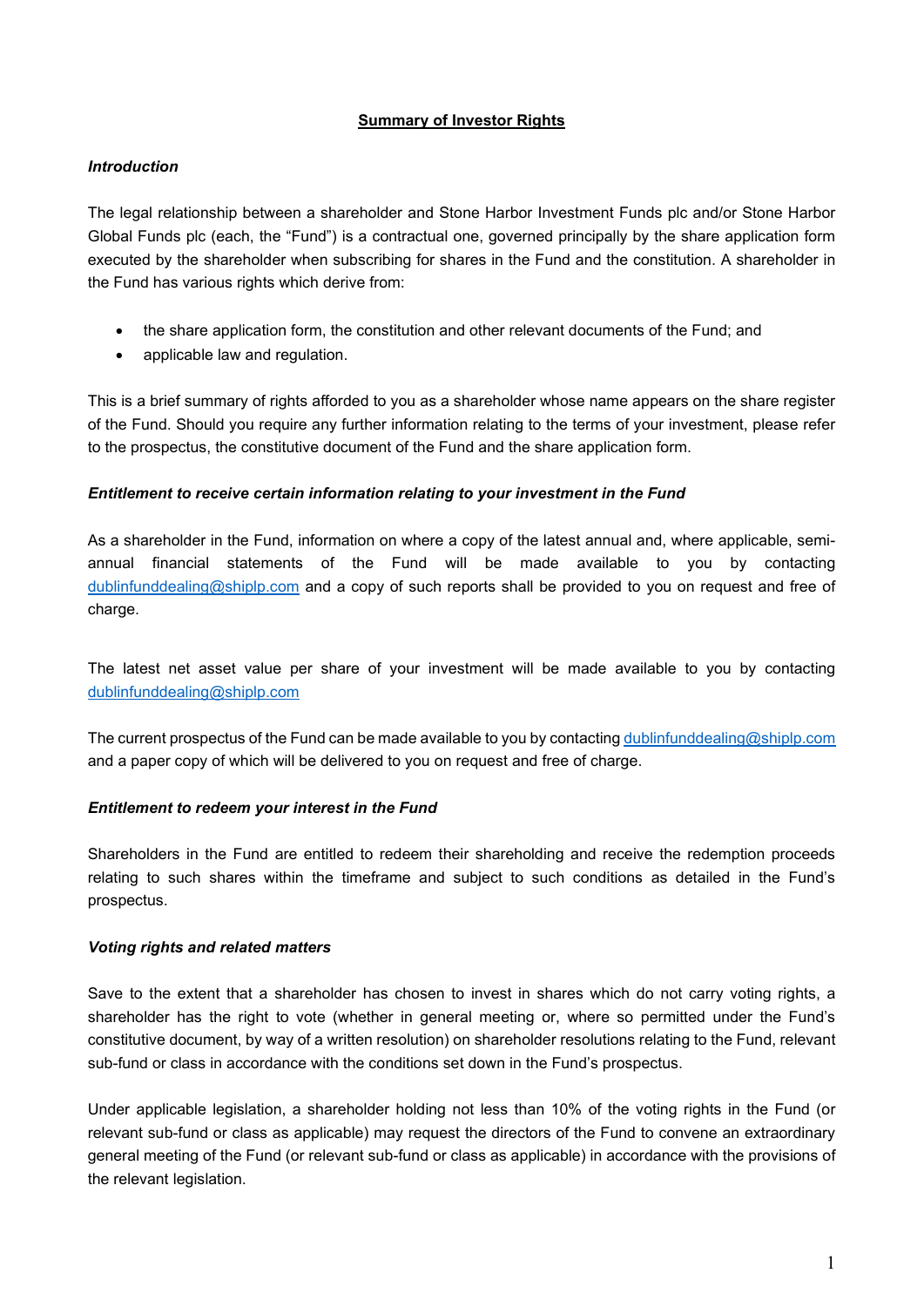Under applicable legislation, a shareholder present at a general meeting in person or by proxy representing not less than 10% of the voting rights in the Fund (or relevant sub-fund or class as applicable) may demand that a resolution be determined by a poll instead of on a show of hands.

## *Entitlement to make a complaint*

As a shareholder in the Fund, you are entitled to make a complaint free of charge. Any such complaint must be handled by the management company promptly and effectively.

Certain investors who are deemed to be consumers may also have the right to refer the relevant complaint to the Financial Services and Pensions Ombudsman after following the Fund's complaints process if you are still not satisfied with the response received.

Further information on the complaints policy relating to the Fund is available from legal@shipemd.com

## *Investor rights against the Fund and service providers of the Fund*

Both the share application form between an investor and the Fund, and the constitution are governed by Irish law. As a shareholder in the Fund, you have a right of action against the Fund for any breach of contract in the Irish courts or, in certain circumstances, in the courts of another jurisdiction. Whether the judgement of a foreign court will be recognised and enforced against the Fund in Ireland will depend on the circumstances of the case and will be subject to the relevant national and international law that governs such matters in Ireland.

Shareholders in the Fund do not have any direct contractual rights against any service provider appointed in respect of the Fund because of the absence of a direct contractual relationship between the shareholder and the relevant service provider. Instead, the proper plaintiff in an action in respect of which a wrongdoing is alleged to have been committed against the Fund or its management company by the relevant service provider is typically the Fund or its management company, as applicable.

Notwithstanding the foregoing, a shareholder has a regulatory right of action to purse the depositary appointed by the Fund in respect (i) any loss of an asset held in the custody of the depositary or any delegate of the depositary or (ii) of any other losses caused by the depositary's negligent or intentional failure to properly fulfil its obligations under applicable regulations.

### *Representative actions under Irish law*

Currently under Irish court rules, there is no formal representative action procedure in place which facilitates collective redress by consumers in respect of infringements of EU or national law. This means that any action brought in an Irish court relating to an infringement of Irish or EU laws governing collective investment schemes and their managers must currently be litigated on an individual basis.

A collective redress mechanism, as required under Directive (EU) 2020/1828, must be implemented in Ireland by 25 June 2023.

# *General*

It should be noted that the foregoing is only a brief summary of examples of the rights conferred on shareholders under the applicable legislation governing the operation of the Fund in which you are invested.